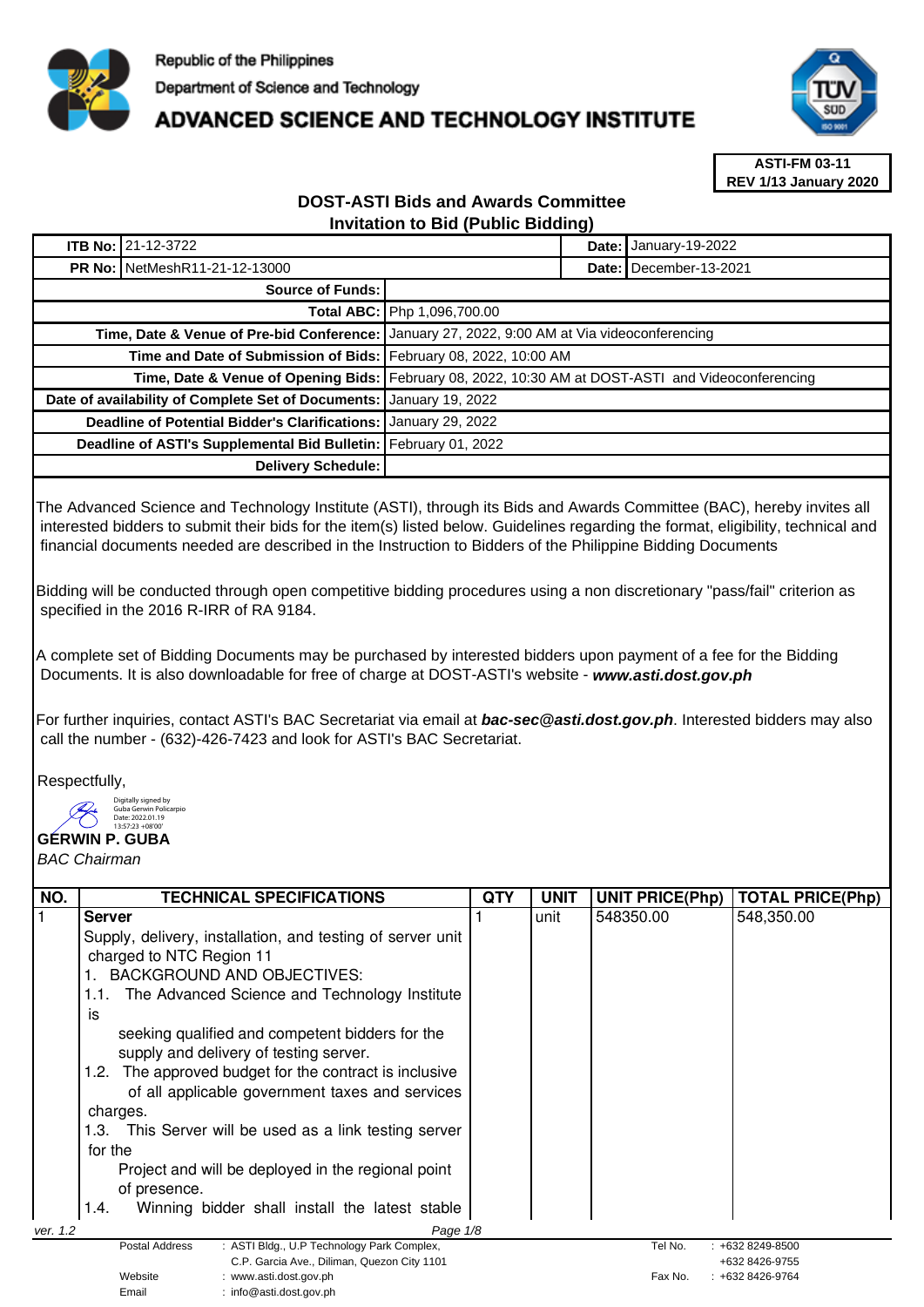|          | version                                                |  |  |
|----------|--------------------------------------------------------|--|--|
|          | of Ubuntu Operating System (OS)                        |  |  |
|          |                                                        |  |  |
|          | 1.5. The technical specifications indicated herein are |  |  |
|          | minimum requirements unless otherwise specified.       |  |  |
|          | 1.6. One (1) unit of Server                            |  |  |
|          | 2. TECHNICAL SPECIFICATIONS:                           |  |  |
|          | 2.1. Processor                                         |  |  |
|          | 2.1.1. Four-core Intel Xeon Processor E5-2637          |  |  |
|          | v4 3.5.3 7GHz Turbo or equivalent                      |  |  |
|          | 2.2. Memory:                                           |  |  |
|          | 2.2.1. Four (4) x 64GB DDR4 ECC LRDIMM 2666,           |  |  |
|          | 1.2V, corrects single-bit errors and                   |  |  |
|          | detect double-bit errors (using ECC memory)            |  |  |
|          | 2.3. Disk:                                             |  |  |
|          | 2.3.1. Two (2) x 1.92TB or larger SATA Enterprise      |  |  |
|          | 2.5" SSD 6.0Gb/s                                       |  |  |
|          | 2.4. SATA:                                             |  |  |
|          | 2.4.1. With Hardware RAID Support (RAID 0,1,5,10)      |  |  |
|          | and with support for Software RAID                     |  |  |
|          | 2.4.2. SATA3 (6Gbps) via C612 Controller               |  |  |
|          | 2.4.3. SATA DOM Power Connector                        |  |  |
|          | 2.5. Drive Bays: Two (2) x 2.5" Drive Bays             |  |  |
|          | 2.6. Network:                                          |  |  |
|          | 2.6.1. Dual Port Gigabit Ethernet                      |  |  |
|          | 2.6.2. Virtual Machine Device Queues reduced           |  |  |
|          |                                                        |  |  |
|          | I/O overhead                                           |  |  |
|          | 2.6.3. Support 10Base-T, 100Base-TX, and               |  |  |
|          | 1000Base-T, RJ45 Output                                |  |  |
|          | 2.6.4. Two (2) x RJ45 Gigabit Ethernet LAN             |  |  |
|          | Ports (on-board)                                       |  |  |
|          | 2.6.5. One (1) x RJ45 Dedicated IPMI LAN port          |  |  |
|          | (on-board)                                             |  |  |
|          | 2.6.6. Two (2) Port 10Gb Ethernet with SFP+,           |  |  |
|          | Low-profile (add-on, with needed riser, Linux          |  |  |
|          | Driver)                                                |  |  |
|          | 2.7. AC/DC Redundant Power Supplies                    |  |  |
|          | 2.7.1. 400W 1U Redundant Power Supplies with           |  |  |
|          | <b>PMBus</b>                                           |  |  |
|          | 2.7.2. Total Output Power: 400W                        |  |  |
|          | 2.7.2.1. Input:                                        |  |  |
|          | 2.7.2.1.1. 100-240Vac / 6.0 - 3.0A / 50-60Hz           |  |  |
|          | 2.7.2.1.2. 200-240Vdc / 3.4 - 3.2A (CCC Only)          |  |  |
|          | 2.7.2.1.3. Certification: Platinum Level Certified     |  |  |
|          | 2.8. Input / Output                                    |  |  |
|          | 2.8.1. One (1) x VGA Port                              |  |  |
|          | 2.8.2. Two (2) x COM Ports (1 rear, 1 header)          |  |  |
|          | 2.8.3. Two (2) x RJ45 Gigabit Ethernet LAN Ports       |  |  |
|          | 2.8.4. One (1) x RJ45 Dedicated IPMI LAN Port          |  |  |
|          | 2.8.4.1. USB:                                          |  |  |
|          | 2.8.4.1.1. Two (2) x USB 3.0 Ports (rear)              |  |  |
|          | 2.8.4.1.2. Two (2) x USB 2.0 Ports (rear)              |  |  |
|          |                                                        |  |  |
|          | 2.8.4.1.3. Two (2) x USB 3.0 Ports (front)             |  |  |
|          | 2.8.4.2. DOM: Two (2) x Super DOM (Disk on Module)     |  |  |
|          | Ports                                                  |  |  |
|          | 2.9. Expansion Slots:                                  |  |  |
|          | 2.9.1.1. PCI-Express                                   |  |  |
|          | 2.9.1.1.1. Left Riser: Two (2) x PCI-E 3.0 x 16 slots  |  |  |
|          | 2.9.1.1.2. One (1) x PCI-E 320 x 8 LP Slot             |  |  |
|          | 2.10. FANS:                                            |  |  |
|          | 2.10.1. Four (4) x 40x56mm PWN Cooling Fans            |  |  |
|          | 2.10.2. Two (2) x Optional Fans for AOC Cooling        |  |  |
|          |                                                        |  |  |
| ver. 1.2 | Page 2/8                                               |  |  |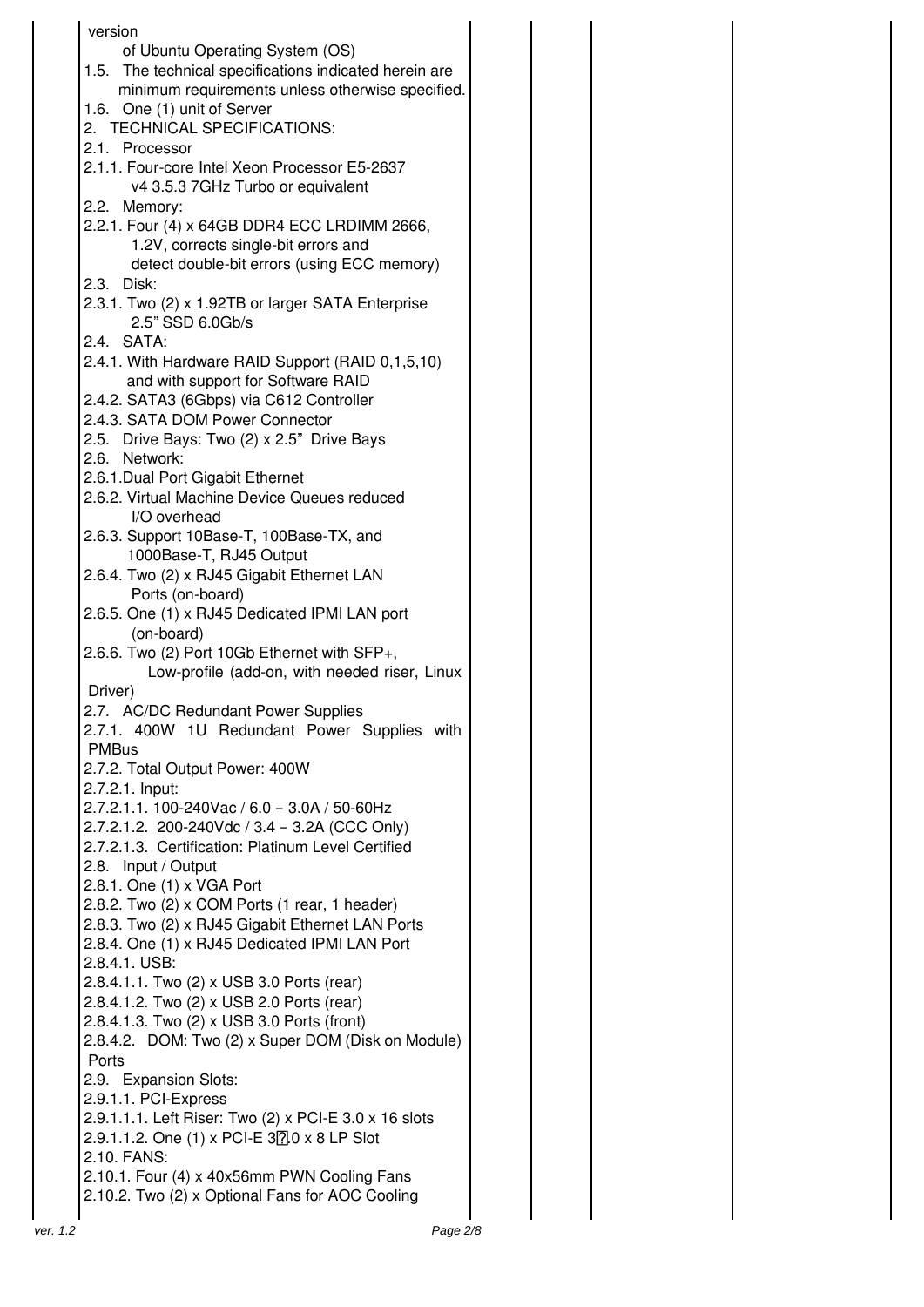|          | 2.11. BIOS:                                                                                  |
|----------|----------------------------------------------------------------------------------------------|
|          | 2.11.1. 128Mb SPI Flash EEPROM with AMI BIOS                                                 |
|          | 2.11.2. Hardware BIOS Virus Protection<br>2.12. Management:                                  |
|          | 2.12.1. Software: IPMI (Intelligent Platform                                                 |
|          | Management                                                                                   |
|          | Interface) v2.0 with virtual media over LAN and<br><b>KVM-over-LAN Support</b>               |
|          | 2.12.2. Power Configurations: ACPI/ACPM Power<br>Management                                  |
|          | 2.12.3. Main Switch Override Mechanism                                                       |
|          | 2.12.4. Power-on mode for AC power recovery                                                  |
|          | 2.13. Operating Environment / Compliance                                                     |
|          | 2.13.1. RoHS Compliant<br>2.13.1.1. Environmental Spec:                                      |
|          | 2.13.1.1.1. Operating Temperature:                                                           |
|          | 2.13.1.1.1.1. 10 Degrees Celsius to 35 Degrees                                               |
|          | Celsius                                                                                      |
|          | (50 Degrees Fahrenheit to 95 Degrees<br>Fahrenheit)                                          |
|          | 2.13.1.1.2. Non-Operating Temperature                                                        |
|          | 2.13.1.1.2.1. -40 Degrees Celsius to 70 Degrees                                              |
|          | Celsius                                                                                      |
|          | (-40 Degrees Fahrenheit to 158<br>Degrees Fahrenheit)                                        |
|          | 2.13.1.1.3. Operating Relative Humidity                                                      |
|          | 2.13.1.1.3.1. 8% to 90% (non-condensing)                                                     |
|          | 2.13.1.1.4. Non-Operating Relative Humidity:                                                 |
|          | 2.13.1.1.4.1. 5% to 95% (non-condensing)<br>2.14. Formfactor: 1 Rack Unit mountable          |
|          | 3. ACCESSORIES:                                                                              |
|          | 3.1. One (1) USB Keyboard                                                                    |
|          | 3.2. One (1) USB Mouse<br>3.3. Power Cable: Two (2) pcs of C13 power cables                  |
|          | rated for 220v/30A                                                                           |
|          | 3.4. Four (4) pieces compatible Single Mode, LR,                                             |
|          | Duplex, SFP+ 10GB Transceiver                                                                |
|          | Four (4) pieces compatible 5 meters (or longer)<br>3.5.<br>Single-Mode LC to LC Patch Cable  |
|          | 3.6. One (1) set of Manufacturer's Mounting Kit                                              |
|          | 4. AFTERSALES/TECHNICAL SUPPORT SERVICE                                                      |
|          | Technical support service must be available Nine<br>4.1.                                     |
|          | (9)<br>hours per day. Monday to Friday (including                                            |
|          | holidays),                                                                                   |
|          | during business hours, 9:00 AM -6:00 PM                                                      |
|          | Philippine                                                                                   |
|          | Standard Time (UTC+8) and must respond:<br>4.1.1. Four (4) business hours, and updates every |
|          | three $(3)$                                                                                  |
|          | business days for critical severity issues that                                              |
|          | impact                                                                                       |
|          | a high number of staff<br>4.1.2. Eight (8) business hours, and updates every five            |
|          | (5)                                                                                          |
|          | business days for high severity issues that incur<br>serious                                 |
|          | degradation to application performance or                                                    |
|          | functionality<br>4.1.3. Twenty-Four (24) business hours, and updates                         |
|          | by request                                                                                   |
| ver. 1.2 | Page 3/8                                                                                     |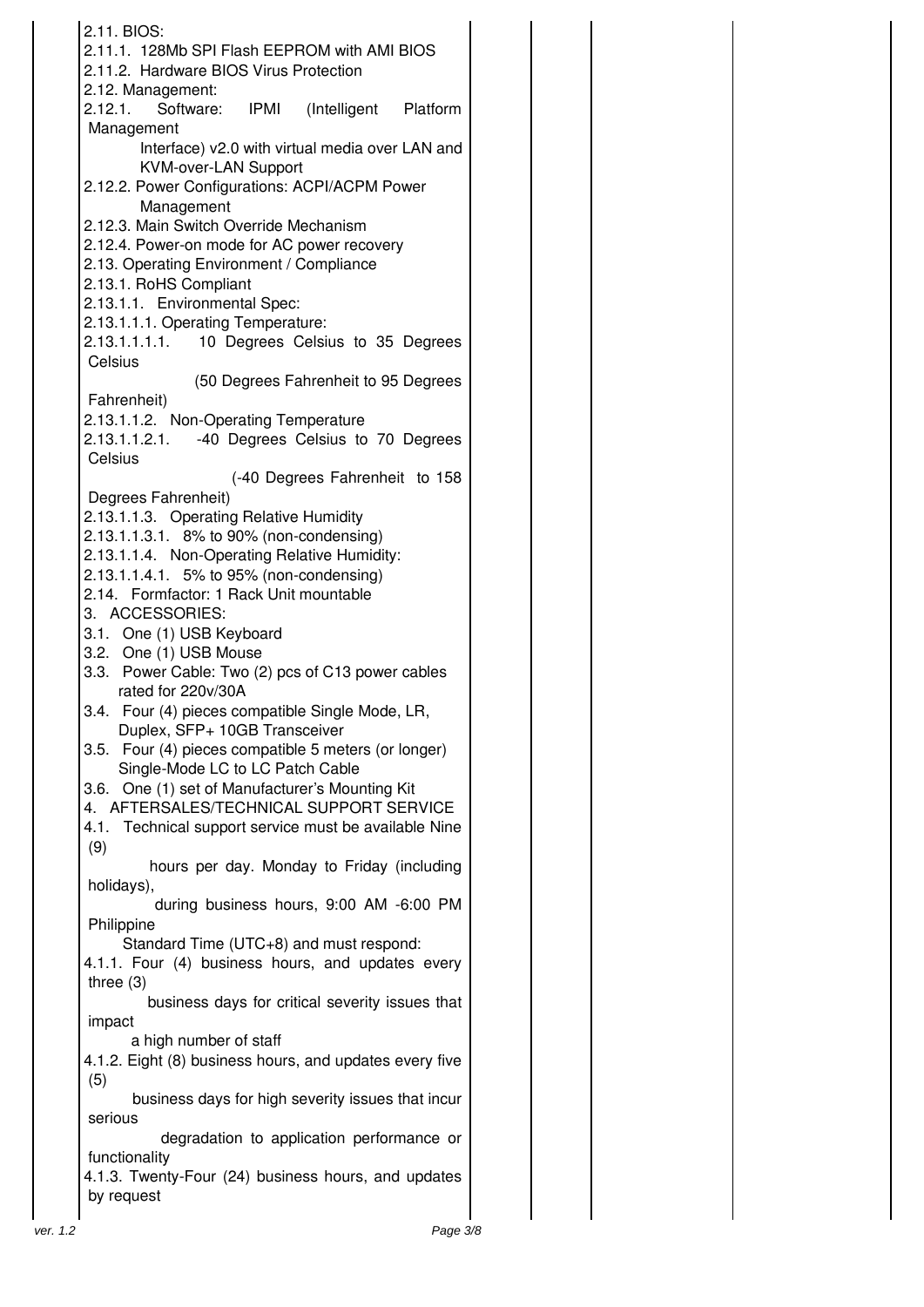for medium severity issues that moderately impact user operations 4.1.4. Forty-Eight (48) business hours, and updates by request for low priority issues such as inquiries or issues with limited impact on user operations 4.2. End-user must be able to request technical support by phone or email 4.3. Onsite technical support may be requested on special cases or critical severity issues 5. DOCUMENTARY REQUIREMENTS 5.1. The supplier/retailer/manufacturer of the equipment must possess ISO certification (or any equivalent certification) that guarantees that their production process is governed by quality management practices. The bidder must submit documentary proof of ISO certification of the offered brands issued by accredited registrars or any equivalent certification body. 5.2. The prospective bidder must supply a hardcopy certification signed by the original equipment manufacturer or its authorized Philippine distributor, authorizing the aforementioned to promote, distribute, sell, and provide post-sales technical support for the equipment. 6. WARRANTY SERVICE 6.1. Coverage: Three (3) years manufacturer's warranty 6.2. Shall also include onsite services, parts, and labor 6.3. The obligation for warranty shall be submitted upon delivery. It shall be covered by either retention money in an amount equivalent to at least five percent (5%) of every progress payment, or a special bank guarantee equivalent to at least five percent (5%) of the total contract price. 6.4. The Server must be shipped with thirty (30)-calendar day return for advance replacement on DOA parts and components, and three (3)-year limited warranty that covers defects in materials and workmanship. 7. PAYMENT AND DELIVERY TERMS 7.1. Delivery of the Server shall be made by the supplier within ninety (90) calendar days upon issuance of Notice to Proceed (NTP) 7.2. Payment shall be made only upon certification/acceptance

by the End-user to the effect that the Goods have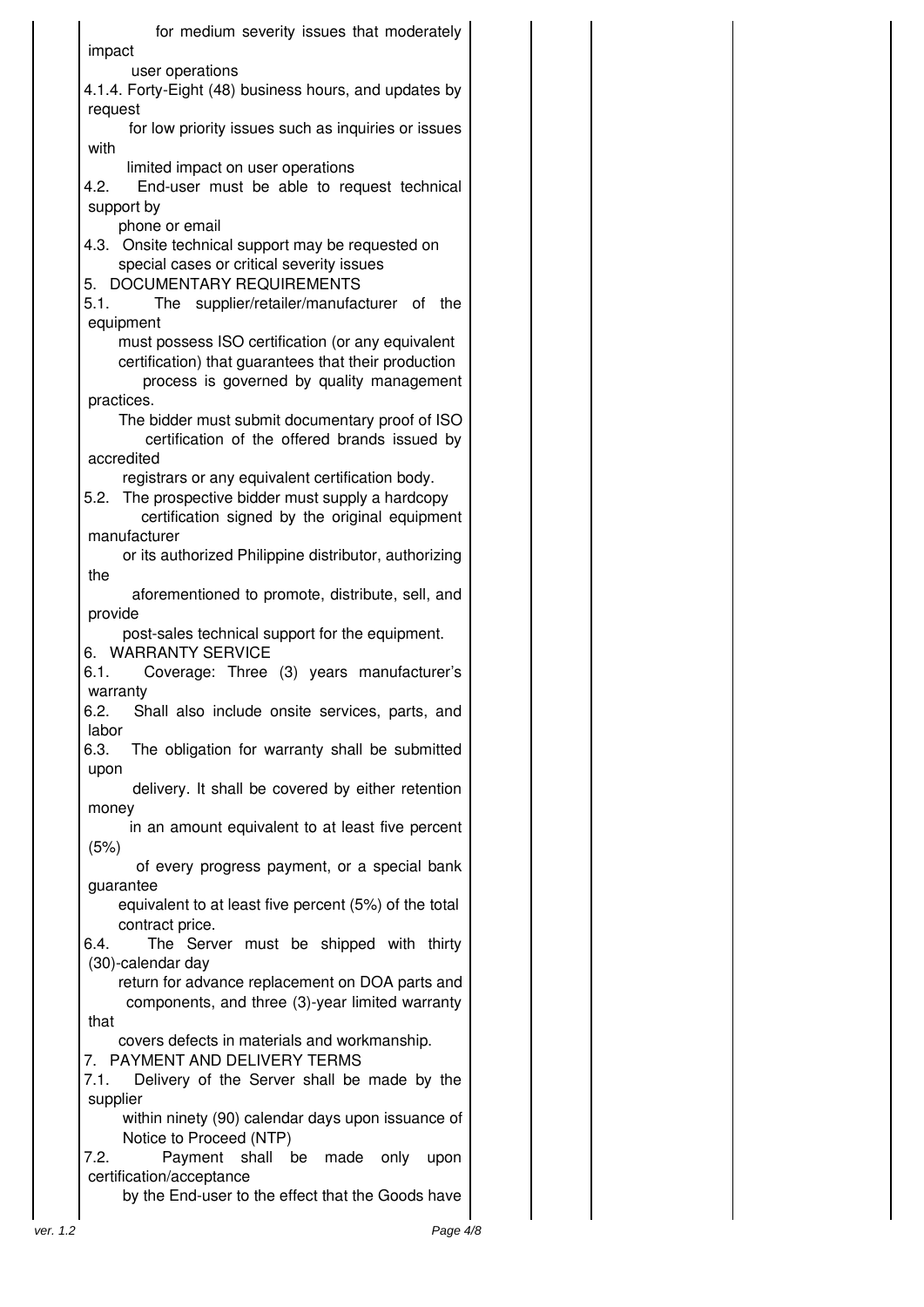|   | been<br>delivered in accordance with the terms of this<br>contract and<br>have been duly inspected and accepted. No<br>payment<br>shall be made for services not yet rendered or for<br>Goods,<br>supplies, and materials not yet delivered under<br>this contract.<br>7.3. Other Delivery Terms: With seven (7) days testing<br>period to<br>check for manufacturers defect before the<br>acceptance                                                                                                                                                                                                                                                                                                                                                                                                                                                                                                                                                                                                                                                                                                                                                                                                                                                                                                                                                                                                                                                                                                                                                                                                                                                                                                                                                                 |      |           |            |
|---|-----------------------------------------------------------------------------------------------------------------------------------------------------------------------------------------------------------------------------------------------------------------------------------------------------------------------------------------------------------------------------------------------------------------------------------------------------------------------------------------------------------------------------------------------------------------------------------------------------------------------------------------------------------------------------------------------------------------------------------------------------------------------------------------------------------------------------------------------------------------------------------------------------------------------------------------------------------------------------------------------------------------------------------------------------------------------------------------------------------------------------------------------------------------------------------------------------------------------------------------------------------------------------------------------------------------------------------------------------------------------------------------------------------------------------------------------------------------------------------------------------------------------------------------------------------------------------------------------------------------------------------------------------------------------------------------------------------------------------------------------------------------------|------|-----------|------------|
| 2 | <b>Server</b><br>Supply, delivery, installation, and testing of server unit<br>charged to NTC Region 8<br>1. BACKGROUND AND OBJECTIVES:<br>1.1. The Advanced Science and Technology Institute<br>is<br>seeking qualified and competent bidders for the<br>supply and delivery of testing server.<br>1.2. The approved budget for the contract is inclusive<br>of all applicable government taxes and services<br>charges.<br>1.3. This Server will be used as a link testing server<br>for the<br>Project and will be deployed in the regional point<br>of presence.<br>1.4.<br>Winning bidder shall install the latest stable<br>version<br>of Ubuntu Operating System (OS)<br>1.5. The technical specifications indicated herein are<br>minimum requirements unless otherwise specified.<br>1.6. One (1) unit of Server<br>2. TECHNICAL SPECIFICATIONS:<br>2.1. Processor<br>2.1.1. Four-core Intel Xeon Processor E5-2637<br>v4 3.5.3 7GHz Turbo or equivalent<br>2.2. Memory:<br>2.2.1. Four (4) x 64GB DDR4 ECC LRDIMM 2666,<br>1.2V, corrects single-bit errors and<br>detect double-bit errors (using ECC memory)<br>2.3. Disk:<br>2.3.1. Two (2) x 1.92TB or larger SATA Enterprise<br>2.5" SSD 6.0Gb/s<br>2.4. SATA:<br>2.4.1. With Hardware RAID Support (RAID 0,1,5,10)<br>and with support for Software RAID<br>2.4.2. SATA3 (6Gbps) via C612 Controller<br>2.4.3. SATA DOM Power Connector<br>2.5. Drive Bays: Two (2) x 2.5" Drive Bays<br>2.6. Network:<br>2.6.1. Dual Port Gigabit Ethernet<br>2.6.2. Virtual Machine Device Queues reduced<br>I/O overhead<br>2.6.3. Support 10Base-T, 100Base-TX, and<br>1000Base-T, RJ45 Output<br>2.6.4. Two (2) x RJ45 Gigabit Ethernet LAN<br>Ports (on-board)<br>2.6.5. One (1) x RJ45 Dedicated IPMI LAN port | unit | 548350.00 | 548,350.00 |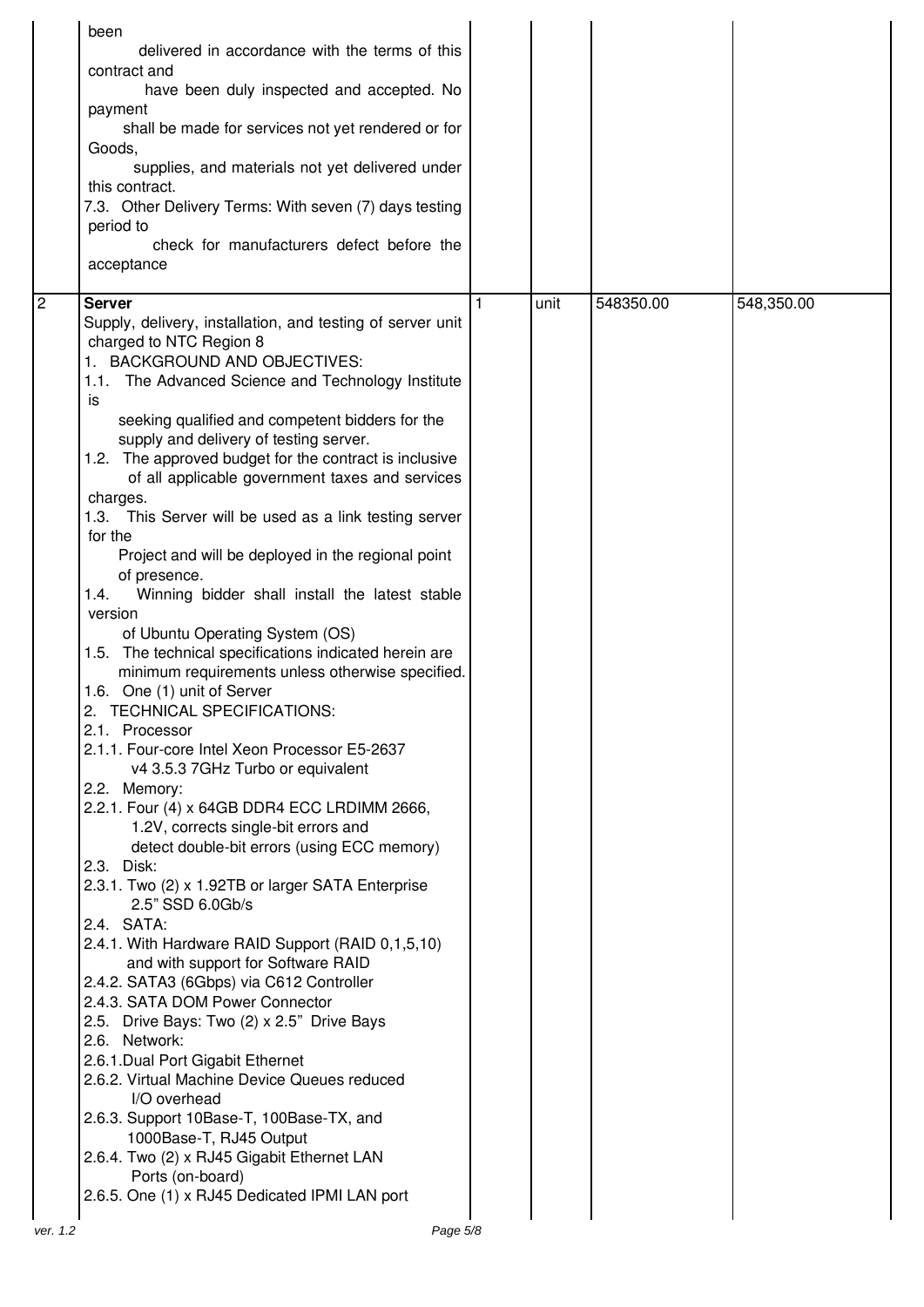(on-board) 2.6.6. Two (2) Port 10Gb Ethernet with SFP+, Low-profile (add-on, with needed riser, Linux Driver) 2.7. AC/DC Redundant Power Supplies 2.7.1. 400W 1U Redundant Power Supplies with PMBus 2.7.2. Total Output Power: 400W 2.7.2.1. Input: 2.7.2.1.1. 100-240Vac / 6.0 – 3.0A / 50-60Hz 2.7.2.1.2. 200-240Vdc / 3.4 – 3.2A (CCC Only) 2.7.2.1.3. Certification: Platinum Level Certified 2.8. Input / Output 2.8.1. One (1) x VGA Port 2.8.2. Two (2) x COM Ports (1 rear, 1 header) 2.8.3. Two (2) x RJ45 Gigabit Ethernet LAN Ports 2.8.4. One (1) x RJ45 Dedicated IPMI LAN Port 2.8.4.1. USB: 2.8.4.1.1. Two (2) x USB 3.0 Ports (rear) 2.8.4.1.2. Two (2) x USB 2.0 Ports (rear) 2.8.4.1.3. Two (2) x USB 3.0 Ports (front) 2.8.4.2. DOM: Two (2) x Super DOM (Disk on Module) Ports 2.9. Expansion Slots: 2.9.1.1. PCI-Express 2.9.1.1.1. Left Riser: Two (2) x PCI-E 3.0 x 16 slots  $2.9.1.1.2$ . One (1) x PCI-E  $37.0 \times 8$  LP Slot 2.10. FANS: 2.10.1. Four (4) x 40x56mm PWN Cooling Fans 2.10.2. Two (2) x Optional Fans for AOC Cooling 2.11. BIOS: 2.11.1. 128Mb SPI Flash EEPROM with AMI BIOS 2.11.2. Hardware BIOS Virus Protection 2.12. Management: 2.12.1. Software: IPMI (Intelligent Platform Management Interface) v2.0 with virtual media over LAN and KVM-over-LAN Support 2.12.2. Power Configurations: ACPI/ACPM Power Management 2.12.3. Main Switch Override Mechanism 2.12.4. Power-on mode for AC power recovery 2.13. Operating Environment / Compliance 2.13.1. RoHS Compliant 2.13.1.1. Environmental Spec: 2.13.1.1.1. Operating Temperature: 2.13.1.1.1.1. 10 Degrees Celsius to 35 Degrees **Celsius** (50 Degrees Fahrenheit to 95 Degrees Fahrenheit) 2.13.1.1.2. Non-Operating Temperature 2.13.1.1.2.1. -40 Degrees Celsius to 70 Degrees **Celsius** (-40 Degrees Fahrenheit to 158 Degrees Fahrenheit) 2.13.1.1.3. Operating Relative Humidity 2.13.1.1.3.1. 8% to 90% (non-condensing) 2.13.1.1.4. Non-Operating Relative Humidity: 2.13.1.1.4.1. 5% to 95% (non-condensing) 2.14. Formfactor: 1 Rack Unit mountable 3. ACCESSORIES: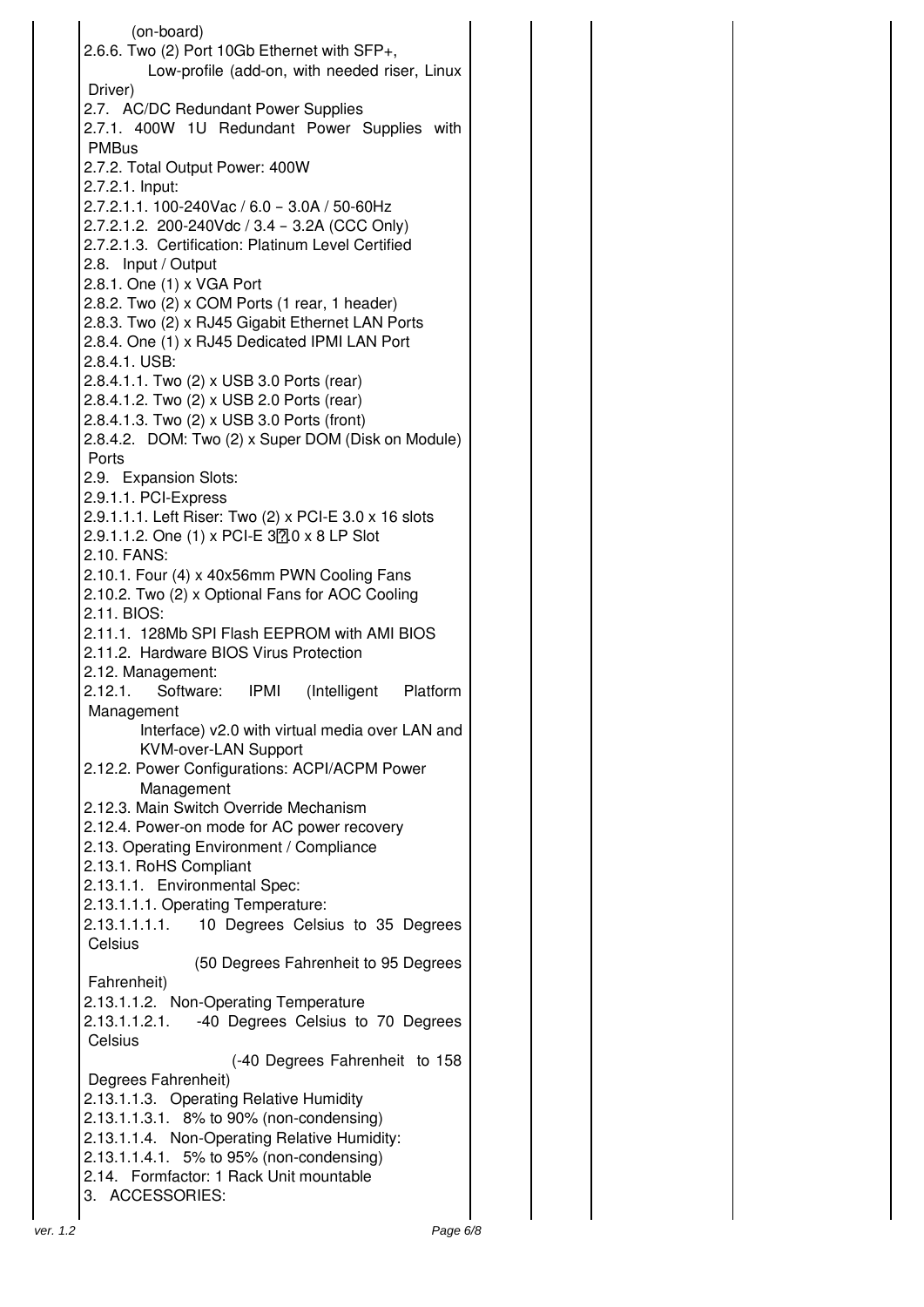|          | 3.1. One (1) USB Keyboard<br>3.2. One (1) USB Mouse<br>3.3. Power Cable: Two (2) pcs of C13 power cables<br>rated for 220v/30A<br>3.4. Four (4) pieces compatible Single Mode, LR,<br>Duplex, SFP+ 10GB Transceiver<br>3.5. Four (4) pieces compatible 5 meters (or longer) |  |  |
|----------|-----------------------------------------------------------------------------------------------------------------------------------------------------------------------------------------------------------------------------------------------------------------------------|--|--|
|          | Single-Mode LC to LC Patch Cable<br>3.6. One (1) set of Manufacturer's Mounting Kit<br>4. AFTERSALES/TECHNICAL SUPPORT SERVICE<br>4.1. Technical support service must be available Nine<br>(9)                                                                              |  |  |
|          | hours per day. Monday to Friday (including<br>holidays),<br>during business hours, 9:00 AM -6:00 PM<br>Philippine                                                                                                                                                           |  |  |
|          | Standard Time (UTC+8) and must respond:<br>4.1.1. Four (4) business hours, and updates every<br>three $(3)$<br>business days for critical severity issues that                                                                                                              |  |  |
|          | impact<br>a high number of staff<br>4.1.2. Eight (8) business hours, and updates every five<br>(5)<br>business days for high severity issues that incur                                                                                                                     |  |  |
|          | serious<br>degradation to application performance or<br>functionality                                                                                                                                                                                                       |  |  |
|          | 4.1.3. Twenty-Four (24) business hours, and updates<br>by request<br>for medium severity issues that moderately                                                                                                                                                             |  |  |
|          | impact<br>user operations<br>4.1.4. Forty-Eight (48) business hours, and updates by<br>request                                                                                                                                                                              |  |  |
|          | for low priority issues such as inquiries or issues<br>with<br>limited impact on user operations                                                                                                                                                                            |  |  |
|          | End-user must be able to request technical<br>4.2.<br>support by<br>phone or email                                                                                                                                                                                          |  |  |
|          | 4.3. Onsite technical support may be requested on<br>special cases or critical severity issues<br>5. DOCUMENTARY REQUIREMENTS<br>5.1.<br>The supplier/retailer/manufacturer of the                                                                                          |  |  |
|          | equipment<br>must possess ISO certification (or any equivalent<br>certification) that guarantees that their production<br>process is governed by quality management                                                                                                         |  |  |
|          | practices.<br>The bidder must submit documentary proof of ISO<br>certification of the offered brands issued by<br>accredited                                                                                                                                                |  |  |
|          | registrars or any equivalent certification body.<br>The prospective bidder must supply a hardcopy<br>5.2.<br>certification signed by the original equipment                                                                                                                 |  |  |
|          | manufacturer<br>or its authorized Philippine distributor, authorizing<br>the<br>aforementioned to promote, distribute, sell, and                                                                                                                                            |  |  |
| ver. 1.2 | provide<br>Page 7/8                                                                                                                                                                                                                                                         |  |  |